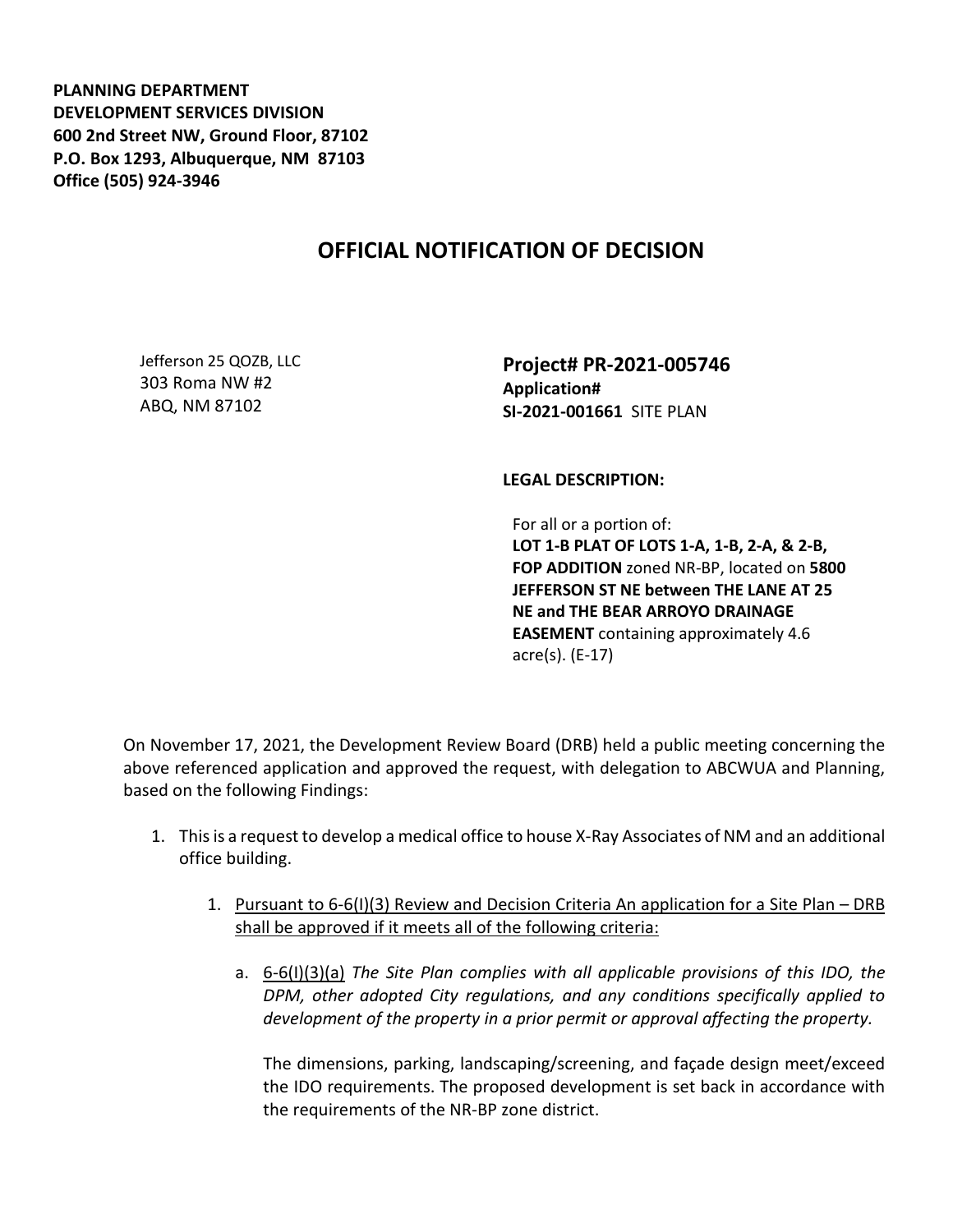Official Notice of Decision Project # PR-2021-005747 Application# SI-2021-001661 Page 2 of 3

> The 45-foot maximum height of the proposed building is less than the 65-foot maximum permitted building height. The Site Plan includes 30,730 square feet of landscaping where 15,295 feet is required.

*b.* 6-6(I)(3)(b) *The City's existing infrastructure and public improvements, including but not limited to its street, trail, drainage, and sidewalk systems, have adequate capacity to serve the proposed development, and any burdens on those systems have been mitigated to the extent practicable.* 

The site has access to a full range of urban services including utilities, roads and emergency services. A Traffic Study was required for this request. The driveways were designed to meet the TIS recommendations.

*c.* 6-6(I)(3)(c) *If the subject property is within an approved Master Development Plan, the Site Plan shall meet any relevant standards in the Master Development Plan in addition to any standards applicable in the zone district the subject property is in.*

The site is not within a Master Plan area.

2. The applicant provided notice as required by 6-1-1 of the IDO.

## **Conditions:**

- 1. This Site Plan is valid 7 years from DRB approval (11/17/2021). An extension may be requested prior to the expiration date.
- 2. Final sign off is delegated to ABCWUA for updates to the utility plan and the landscaping plan indicating that no trees are or obstructions shall be located within the easement as discussed.
- 3. Final sign off is delegated to Planning to check for adjustment of clear site triangles and bike rack detail and to check on updates to the site plan regarding parking space requirements , minor signage, ramps and clarification of the landscape island curb radii, for the redesign of plant material along the sewer easement and alternative landscaping plan if needed, stabilization for the storm water quality pond, and the recorded infrastructure improvents agreement.
- 4. The applicant will obtain final sign off from Transportation and Planning by January 27, 2021 or the case may be scheduled for the next DRB hearing and could be denied her the DRB Rules of Procedure.

APPEAL: If you wish to appeal this decision, you must do so within 15 days of the DRB's decision or by **DECEMBER 2, 2021.** The date of the DRB's decision is not included in the 15-day period for filing an appeal, and if the 15<sup>th</sup> day falls on a Saturday, Sunday or Holiday, the next working day is considered as the deadline for filing the appeal.